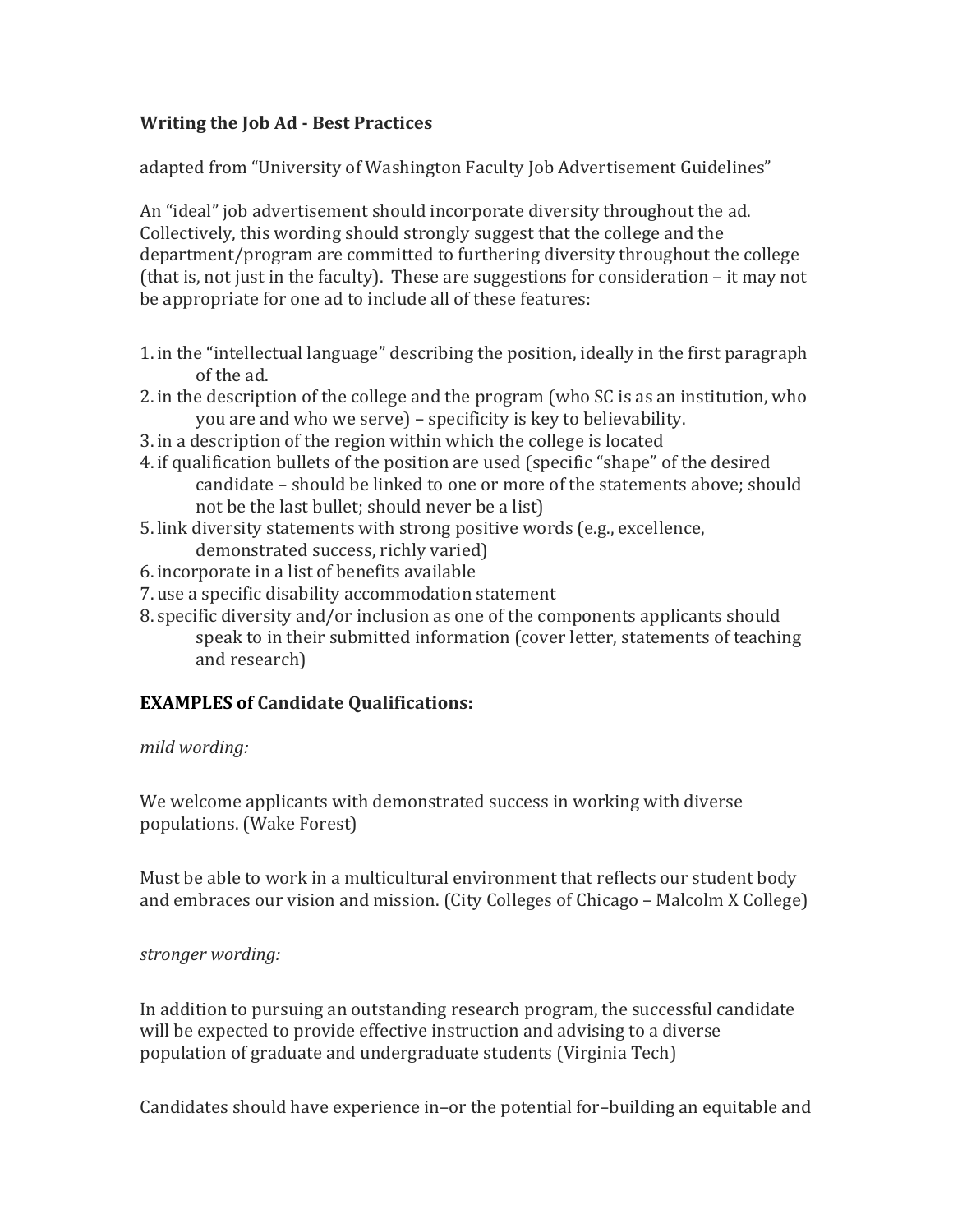diverse scholarly environment in teaching, mentoring, research, life experiences, or service. (UC San Diego)

(Qualifications...) Willingness to work collaboratively with faculty and to mentor students from a wide range of disciplines, cultures and academic backgrounds is essential. (Berkeley)

The successful applicant is expected to establish a collaborative, externally funded and nationally recognized research program as well as contribute to graduate and undergraduate teaching, advising, and mentoring that support diversity and inclusion. (SEFS)

### *even stronger wording:*

(Qualifications...) We seek candidates whose research, teaching and/or service has prepared them to contribute to our commitment to engagement and inclusion of culturally diverse audiences in higher education, and particularly in the SUPER-DISCIPLINE HERE. (Berkelev)

Successful candidates will have a demonstrated commitment to promoting diversity, inclusion, and multicultural competence in an educational and work environment and must be willing to contribute to the Colleges strategic plan of inclusion (Edgewood College) 

(Qualifications...) Demonstrate multicultural competence the awareness, knowledge, and skills needed to work with others who are culturally different from self in meaningful, relevant, and productive ways. (Edgewood College)

### **Application Materials:**

(Applications must include...) a statement of teaching philosophy, including a statement of experience with, and commitment to, teaching a diverse student body (CSU San Marcos) 

(Applications must include...) a separate statement that addresses how their cultural, experiential, and/or academic background contributes to the understanding of diversity at the College (Pitzer College)

(Letter of application should...) highlight how you integrate quantitative approaches into your work and include a brief statement on how your teaching, research and/or service demonstrate a commitment to diversity and inclusion through scholarship